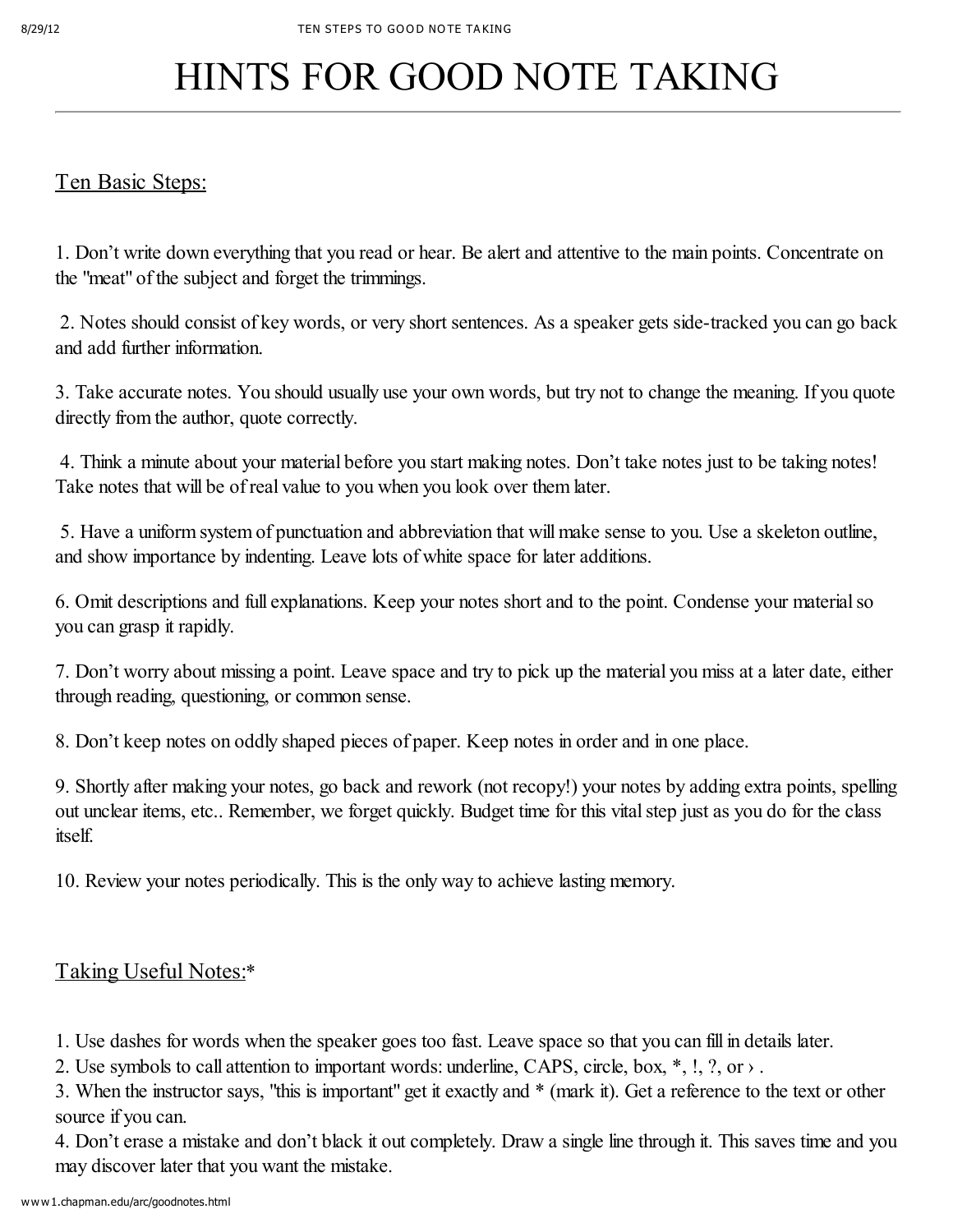5. Abbreviate – Shortcuts, such as abbreviations, are alternatives to writing everything longhand. Abbreviate only if you will be able to understand your won symbols when you go back to study your notes. Be constantly on the lookout for new and useful abbreviations and symbols to shorten your writing time. This will also increase your listening time.

| $\&$                      | and                      |
|---------------------------|--------------------------|
| No. or $#$                | number                   |
|                           | equal to, is the same as |
| b/4                       | before                   |
| ref.                      | reference                |
| W/                        | with                     |
| $\left\vert >\right\vert$ | greater than             |
|                           | less than                |
| i.e.,                     | that is                  |
| VS.                       | versus, as opposed to    |
| e.g.,                     | for example              |
| etc.                      | et cetera                |
| Q.                        | question                 |
| b/c                       | because                  |
| $W\!/\!0$                 | without                  |

Commonly Used Symbols and Abbreviations:

\*From "\*How to Succeed in College" by Gerow & Lyng and "Study Skills: A Student's Guide for Survival" by Carman & Adams, Jr.

## Note Taking Styles:

| $\vert$ Outline<br><b>Style</b> | Outlines work particularly well when the material being presented is well organize and when the<br>information moves from main ideas to support detail. In an outline style of note taking, each point<br>being recorded is separately numbered or lettered.                                                                                                                                                             |
|---------------------------------|--------------------------------------------------------------------------------------------------------------------------------------------------------------------------------------------------------------------------------------------------------------------------------------------------------------------------------------------------------------------------------------------------------------------------|
| Phrase<br>Style                 | When the manner in which the lecture is presented approaches a situation much like storytelling,<br>jotting down phrases may be the best technique for note taking.                                                                                                                                                                                                                                                      |
| <b>Style</b>                    | Many courses (particularly at the introductory level) deal exclusively with the development of new<br>vocabulary. As you take notes, one of your main objectives is to list the new vocabulary items<br>Vocabulary and to spell them correctly. Although your may just list the words and definitions in your notes,<br>these terms will have to be integrated with textbook notes and other materials. You need to have |